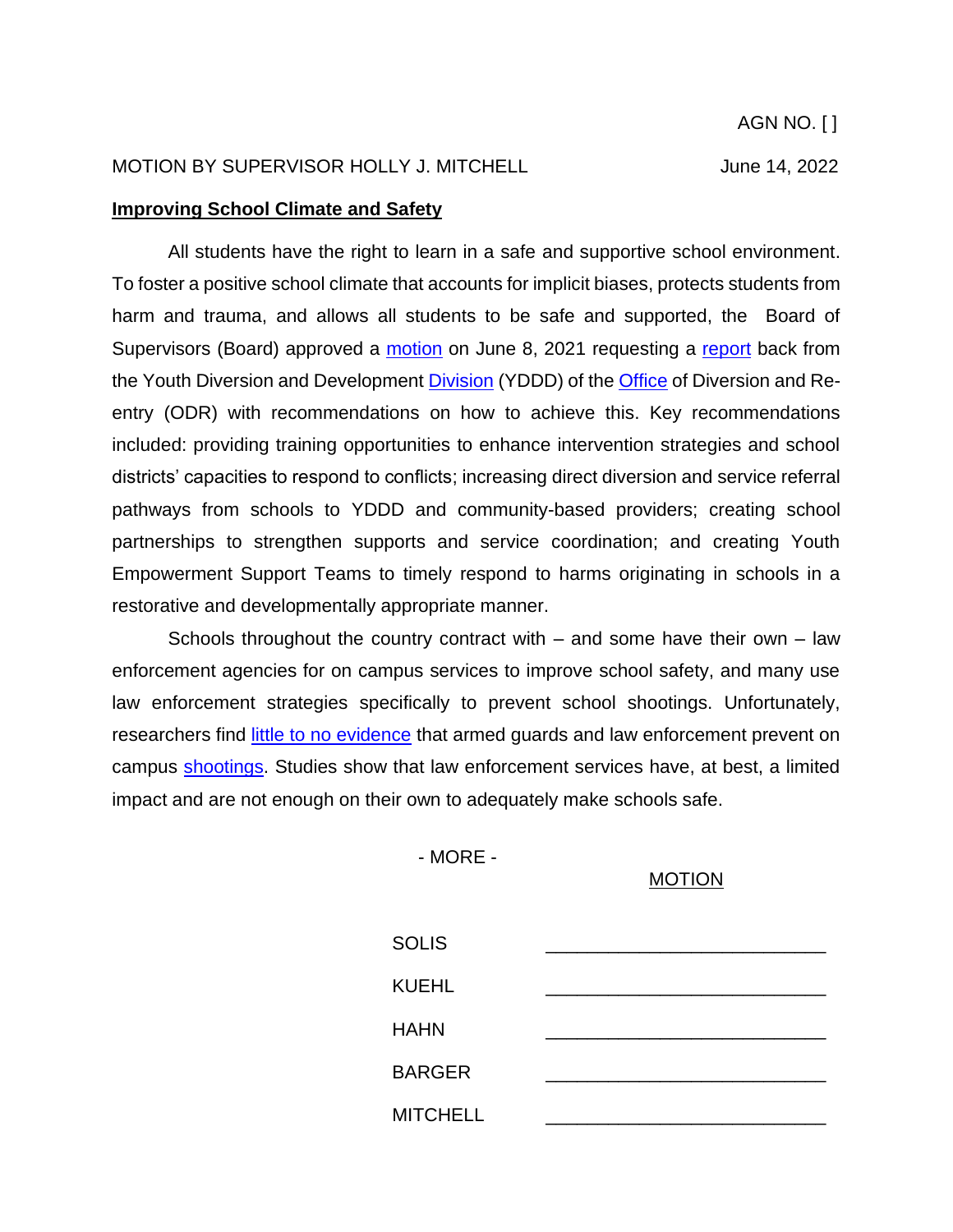In addition, researchers have found [evidence](https://www.wested.org/wp-content/uploads/2018/04/JPRC-Police-Schools-Brief.pdf) that a law enforcement presence on school campuses can have a [negative](https://journals.sagepub.com/doi/10.1177/0044118X10366674) [impact](https://digitalcommons.library.tmc.edu/childrenatrisk/vol5/iss2/11/) on students. The [risk](https://journals.sagepub.com/doi/10.1177/1362480607085795) of over-criminalization cannot be taken lightly: the probability of negative outcomes for a young person [increases,](https://www.asanet.org/sites/default/files/savvy/journals/soe/Jan13SOEFeature.pdf) even with a *first-time* arrest, including a decrease in the likelihood of staying in high school, among other concerning indications of educational [achievement,](https://journals.sagepub.com/doi/full/10.1177/0003122419826020) [health](https://www.ncbi.nlm.nih.gov/pmc/articles/PMC4232139/) and well-being. In addition, a recent [analysis](https://laist.com/news/criminal-justice/antelope-valley-schools-sheriffs-deputies-discipline-black-teens-bear-the-brunt) found troubling evidence of bias and disproportionate criminalization of Black students resulting from contacts with the Sheriff Department's School Resource Deputies (SRDs) in schools in Los Angeles County (County).

There is sufficient reason to be concerned about the adverse impacts of the SRD program and the County must closely monitor it. More oversight of data collection and reporting is needed to promote transparency and address the issues identified by researchers as well as school stakeholders. In addition, given the [higher](https://www.psychiatrictimes.com/view/post-covid-stress-disorder-emerging-consequence-global-pandemic) than usual pandemic-era incidents of trauma and anxiety, additional information and data are needed to ensure that students receive the services they need. The County has a broader array of services to offer schools to meet students' needs that are not within the Sheriff's Department's purview.

In recent years, some school districts have developed a robust approach to improving school safety using strategies that address root causes. The Lynwood Unified School District (LUSD) [surveyed](http://file.lacounty.gov/SDSInter/bos/supdocs/159043.pdf) students who attend schools in their district on their experience with SRDs, relationships with teachers and staff, and school climate. After identifying problems with school culture, including students reporting feeling unwelcome, overly criminalized, and lacking a sense of belonging, LUSD developed the "Safe Schools Collaborative," which created a set of response protocols for identifying and addressing threats to student safety. This inclusive process, which involved district officials, unions, parents, teachers, law enforcement, and staff, led to a set of action measures and defined roles for all personnel for responding to a range of scenarios, including low-level conflicts and high-level emergencies. Complementing the protocol, LUSD also hired a Public Information Officer and purchased software to identify potential threats or conflicts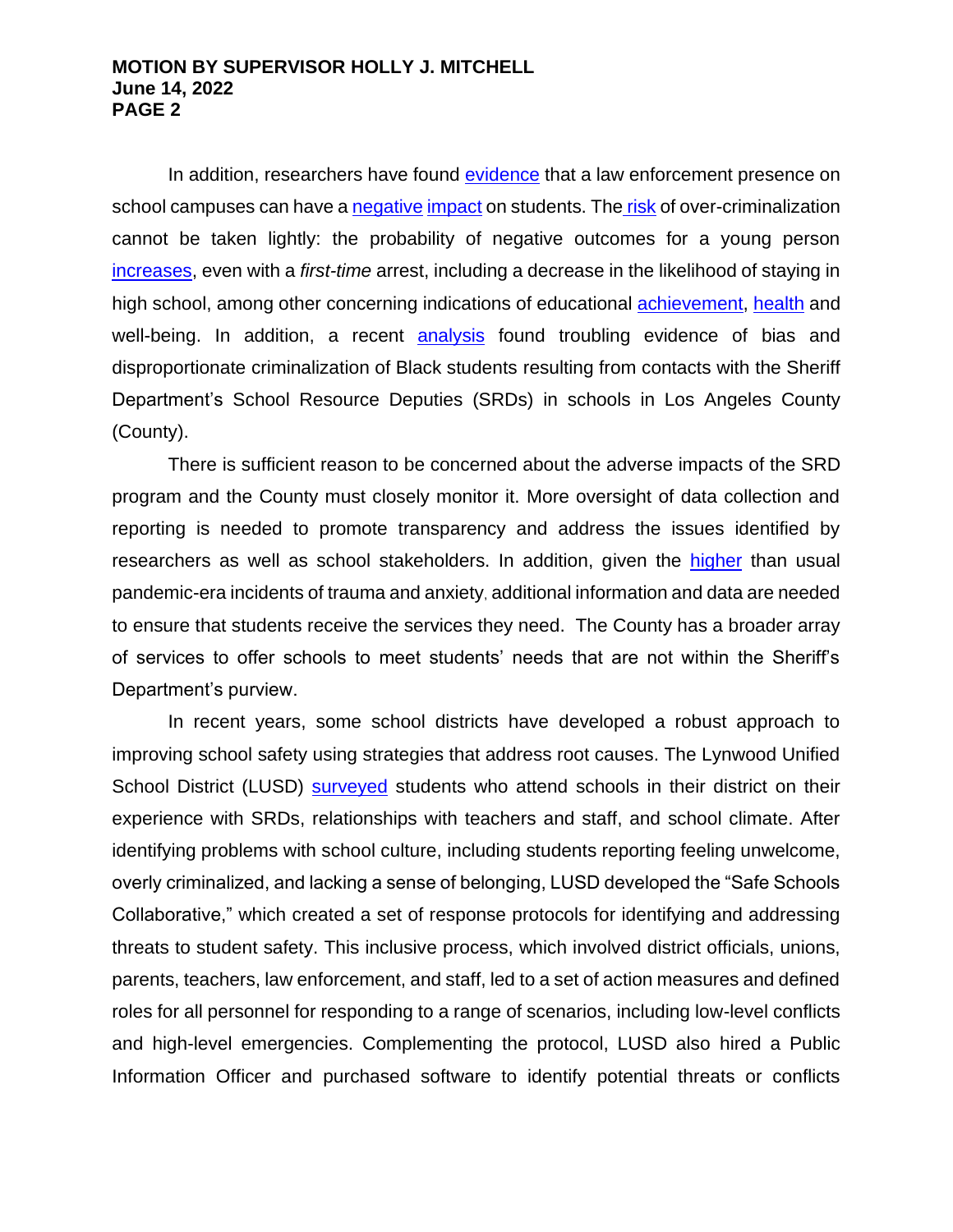communicated within the school community. The County has an opportunity to support such efforts to develop comprehensive local approaches to school safety.

A growing body of [research](https://justicepolicy.org/wp-content/uploads/2022/02/Smart_Safe_and_Fair_9_5_18.pdf) finds that services and programs provided in the community can equitably enhance public safety and reduce justice system involvement. [Researche](file:///C:/Users/cahsan/Downloads/Rethinking_School_Safety_Key_Message.pdf)rs find that school mental health services improve behavior and school climate and reduce disciplinary referrals. In addition, a review of studies involving participants of restorative justice programs finds that participation leads to a [decrease](https://www.wested.org/wp-content/uploads/2019/04/resource-restorative-justice-in-u-s-schools-an-updated-research-review.pdf) in exclusionary discipline and harmful behavior, as well as improved school climates. Restorative practices can help students reflect on their actions, develop empathy, and positively impact future decisions. In partnership with YDDD, community-based providers offer a range of diversion services to youth that schools can use to support efforts to improve school climate and safety and equitably reduce reliance on punitive practices, including citation and arrest.

Efforts are underway in the County to expand these services. On November 24, 2020, the Board approved a [motion](http://file.lacounty.gov/SDSInter/bos/supdocs/150833.pdf#search=%22%22youth%20justice%20reimagined%22%22) adopting the values, vision, and [recommendations](https://lacyouthjustice.org/report/) of Youth Justice Reimagined; committing to transitioning the County's youth justice system to the care-first model by 2025; and to continue planning and operationalizing this model, including creating a Department of Youth Development (DYD). YDDD provides existing County infrastructure and alternative strategies that can meaningfully improve safety and well-being on school campuses. YDDD's evidence-informed model of pre-booking diversion provides community-based supports and care coordination services to youth. YDDD will soon establish referral partnerships with school districts in the County, and provide learning sessions for school administration, teachers, staff, and students to introduce its provider organizations and broader YDDD services, helping school communities to access providers as a resource for school-based referrals. Additionally, YDDD is preparing to launch supplemental youth development services to begin scaling up for the launch of DYD.

As school communities continue to identify best practices for fostering a safe environment for all students to learn while recovering from the tremendously adverse impact of the COVID-19 pandemic, the County, in partnership with community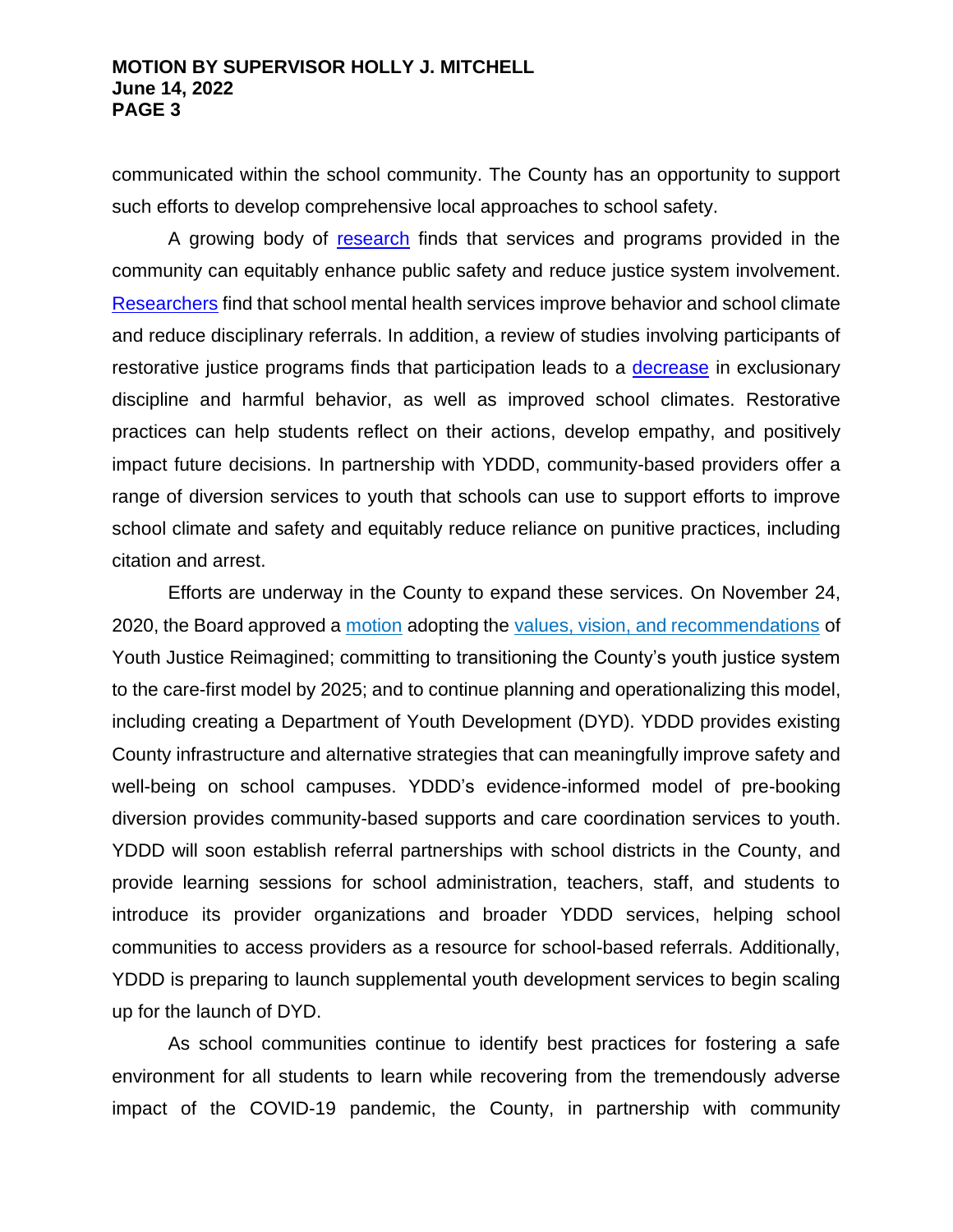stakeholders, has an opportunity to implement evidence-based solutions that strengthen school climate and safety that are aligned with the County's Care First vision. The County has the power to take an intentional approach towards supporting schools in their efforts to fulfill its responsibility to provide students with a safe and supportive learning environment.

## **I THEREFORE MOVE THAT THE BOARD OF SUPERVISORS:**

1. Approve the Los Angeles County (County) Sheriff's Department's (Sheriff) Board Letter dated June 14, 2022 entitled, "Approval of School Law Enforcement Services Agreement for School Resource Deputy Program," (Letter 1) and the Sheriff Board Letter dated June 14, 2022 entitled, "Approval of School Supplemental Law Enforcement Services Agreement for Special Events," (Letter 2) with the following revisions to the Recommended Actions of each Board letter:

# **(Letter 1) APPROVAL OF SCHOOL LAW ENFORCEMENT SERVICES AGREEMENT FOR SCHOOL RESOURCE DEPUTY PROGRAM**

- 1. Approve the attached form boilerplateSchool Agreement for the period from July 1, 2022, through June 30, 2023<sub>7</sub>, unless sooner terminated or extended, with a 12-month option extension, unless sooner terminated, for the provision of full-time law enforcement services on school campuses through the Department's School Resource Deputy Program (School Program).
- 2. Delegate authority to the Sheriff to execute School Agreements after obtaining approval from the Inspector General (IG), substantially similar to the attached School Agreement, with school districts in the County requesting full-time law enforcement services, effective July 1, 2022, or upon execution by the Sheriff, whichever is later, through June 30, 2027, unless sooner terminated or extended. The Sheriff's reasonable compliance with the directives in this motion shall be used as the basis for the IG's approval. The IG's approval of these agreements should not be withheld or unreasonably delayed if, in the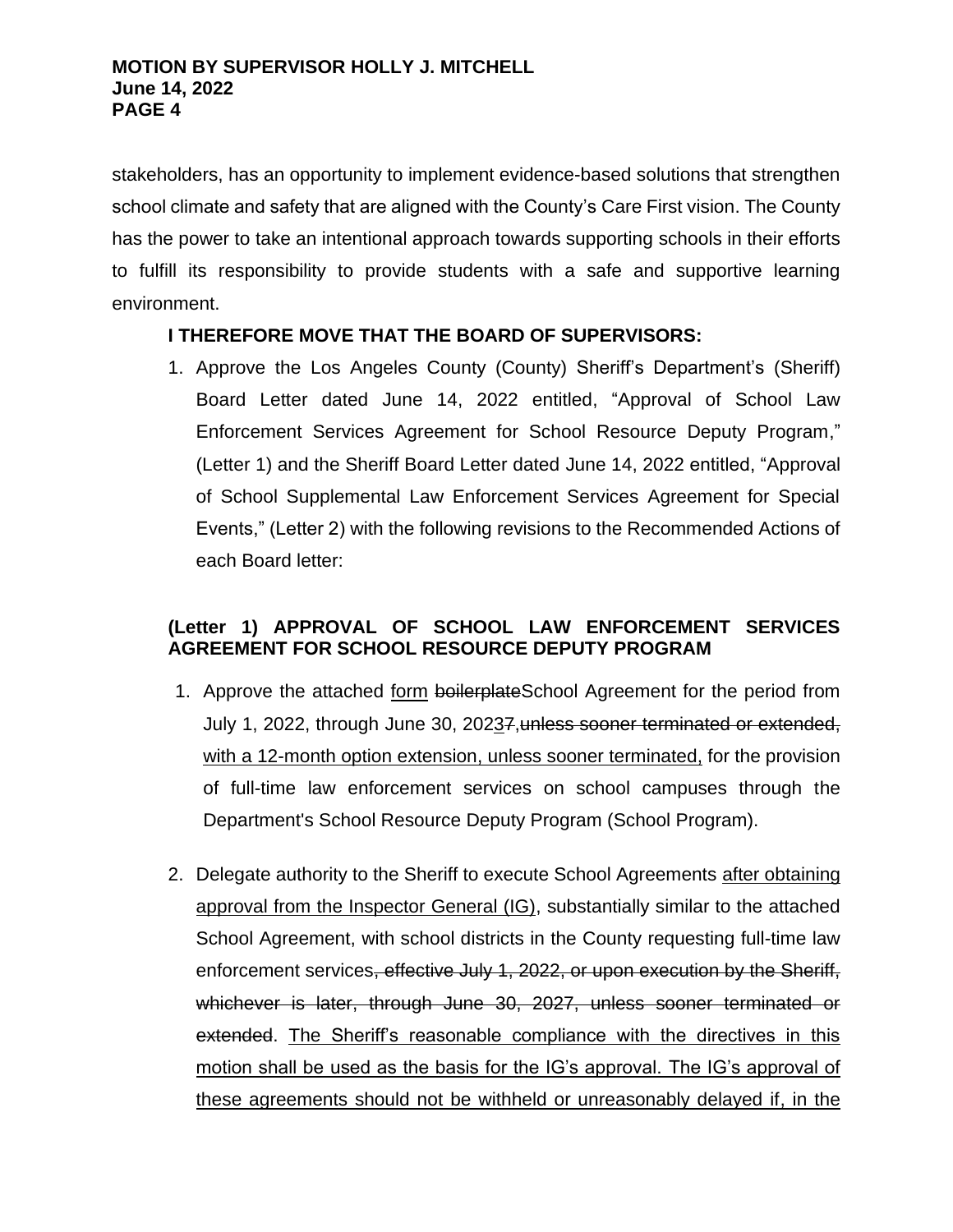sound discretion of the IG, the Sheriff is in compliance with and cooperating in the implementation of the directives included in this motion.

- 3. Delegate authority to the Sheriff to execute any necessary and all-amendments to the School Agreements, not including exercising the option extension referenced in Recommendation 1, after obtaining approval from the IG. ensuring any negative fiscal impact to the County is avoided. The Sheriff's reasonable compliance with the directives in this motion shall be used as the basis for the IG's approval. The IG's approval of these amendments should not be withheld or unreasonably delayed if, in the sound discretion of the IG, the Sheriff is in compliance with and cooperating in the implementation of the directives included in this motion. With the exception of the 12-month option extension, the Sheriff shall notify the IG and the Executive Director of the Sheriff Civilian Oversight Commission (COC) of his intent to enter into any amendments to the School Agreements no later than 15 days prior to the date on which the amendment takes effect.
	- a. In addition, the Sheriff shall return to the Board for approval of the 12-month option extension referenced in Recommendation #1 no later than 45 days prior to the date it takes effect. This option extension shall be subject to the approval of the IG, which should not be withheld or unreasonably delayed if, in the sound discretion of the IG, the Sheriff is in compliance with and cooperating in the implementation of the directives included in this motion.

# **(Letter 2) APPROVAL OF SCHOOL SUPPLEMENTAL LAW ENFORCEMENT SERVICES AGREEMENT FOR SPECIAL EVENTS**

1. Approve the attached formboilerplate School Supplemental Agreement for the period from July 1, 2022, through June 30, 20237, unless sooner terminated or extended, with a 12-month option extension, unless sooner terminated, for the provision of as-needed supplemental law enforcement services during special events on or near school campuses.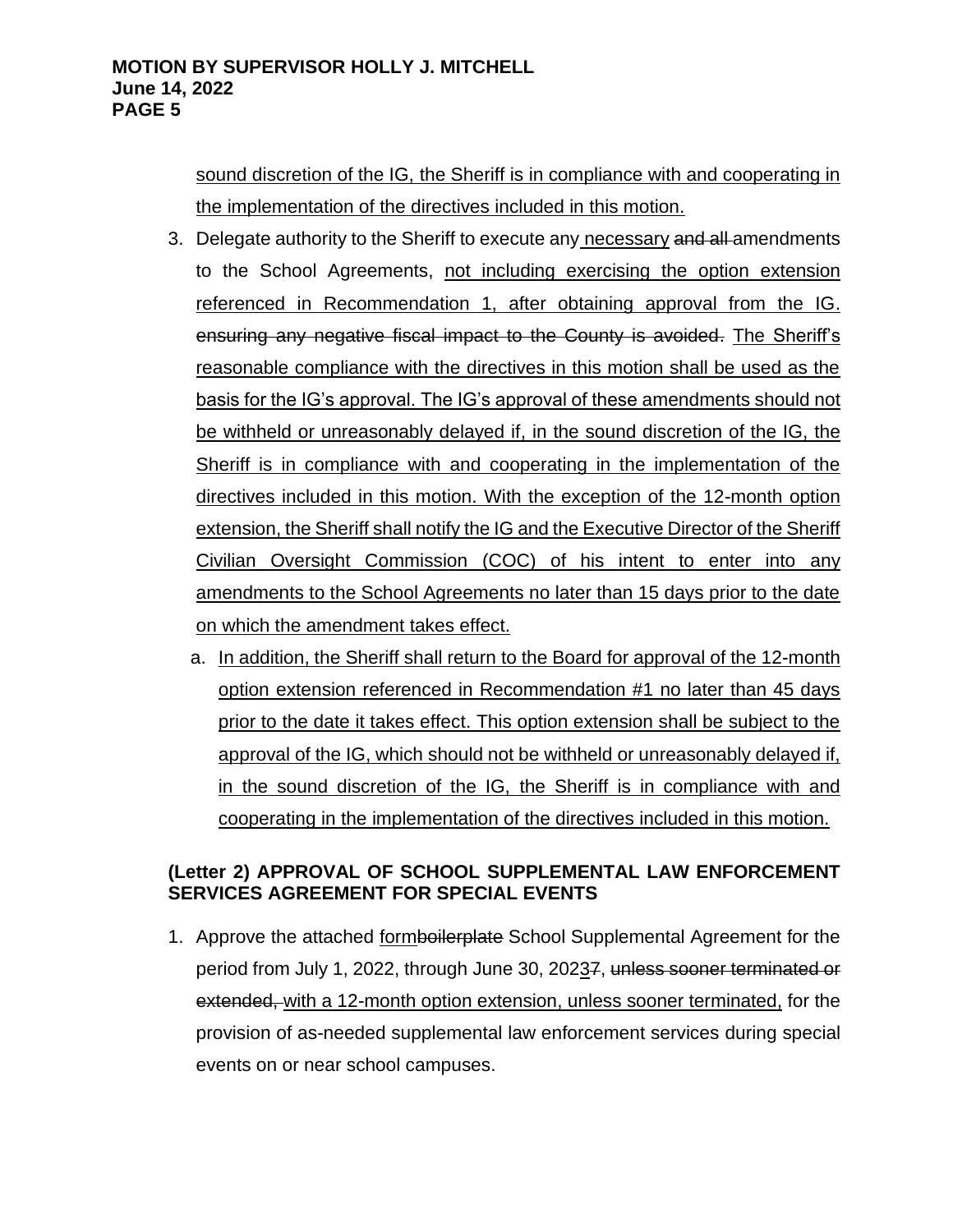- 2. Delegate authority to the Sheriff to execute School Supplemental Agreements after obtaining approval from the IG, substantially similar to the attached School Supplemental Agreement, with schools and school districts in the County requesting such as-needed supplemental law enforcement services. *effective* July 1, 2022, or upon execution by the Sheriff, whichever is later, through June 30, 2027, unless sooner terminated or extended. The Sheriff's reasonable compliance with the directives in this motion shall be used as the basis for the IG's approval. The IG's approval of these agreements should not be withheld or unreasonably delayed if, in the sound discretion of the IG, the Sheriff is in compliance with and cooperating in the implementation of the directives included in this motion.
- 3. Delegate authority to the Sheriff to execute any necessary and all amendments to the School Supplemental Agreements, not including exercising the option extension referenced in Recommendation #1, after obtaining approval from the IG., ensuring any negative fiscal impact to the County is avoided. The IG's approval of these amendments should not be withheld or unreasonably delayed if, in the sound discretion of the IG, the Sheriff is in compliance with and cooperating in the implementation of the directives included in this motion. With the exception of the 12-month option extension, the Sheriff shall notify the IG and the Executive Director of the Sheriff COC of his intent to enter into such amendments to the School Agreements no later than 15 days prior to the date on which the amendment takes effect.
	- a. In addition, the Sheriff shall return to the Board for approval of the 12-month option extension referenced in Recommendation #1 no later than 45 days prior to the date it takes effect. This option extension shall be subject to the approval of the IG, which should not be withheld or unreasonably delayed if, in the sound discretion of the IG, the Sheriff is in compliance with and cooperating in the implementation of the directives included in this motion.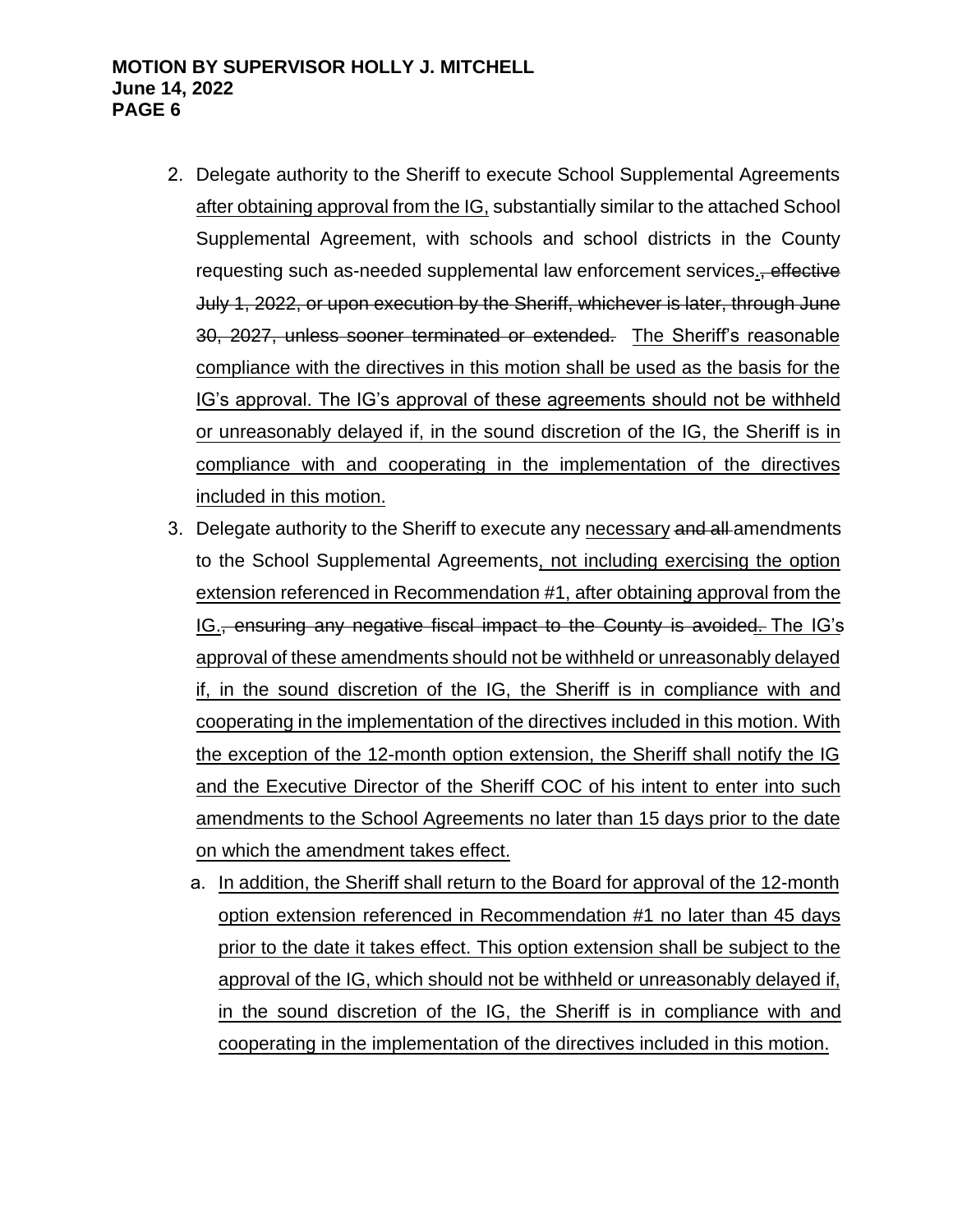## **I FURTHER MOVE THAT THE BOARD OF SUPERVISORS:**

- 1. Instruct the Sheriff to report to the Inspector General (IG), Sheriff COC, and the Board of Supervisors (Board), on a quarterly basis, data on the number of student contacts with sworn personnel providing services under these Agreements, broken down by racial, sexual orientation, gender identity, gender expression, and other demographic categories; arrests and other contact types; and types of incidents where the Los Angeles County Sheriff's Department's response and services are requested, including, but not limited to, "willful defiance," "classroom disruption," "prohibited item," "fights," and "assaults." This data shall be made available on the County's Open Data Portal in a reasonably timely manner.
	- a. Instruct the County's Chief Information Officer to report back in writing in 90 days with recommendations on how to ensure the reporting of this data aligns with other County efforts to publicly share justice related data, with the goal of making this information publicly accessible.
- 2. Pursuant to Government Code 25303 and County Code section 6.44.190, instruct the Sheriff to provide body-worn camera footage, as well as the name of the deputy or deputies responding to an incident or request for service, in addition to other requests by the IG and COC for the purpose of performing oversight duties, to the IG and COC within 10 days upon their request, excluding requests from the COC for records that cannot be legally shared with the COC because they are confidential.
- 3. Require the Sheriff to return to the Board for approval of new future agreements with each school district for school law enforcement services no later than 90 days in advance of the effective date of each agreement.
- 4. Instruct the Executive Director of the Sheriff COC and County Counsel, in consultation with the Superintendent of the Los Angeles County Office of Education, Interim Director of the Office of Diversion and Re-entry, the IG, the Director of the DYD once they are hired, Director of the Office of Violence Prevention, Sheriff, impacted school districts, and other relevant County and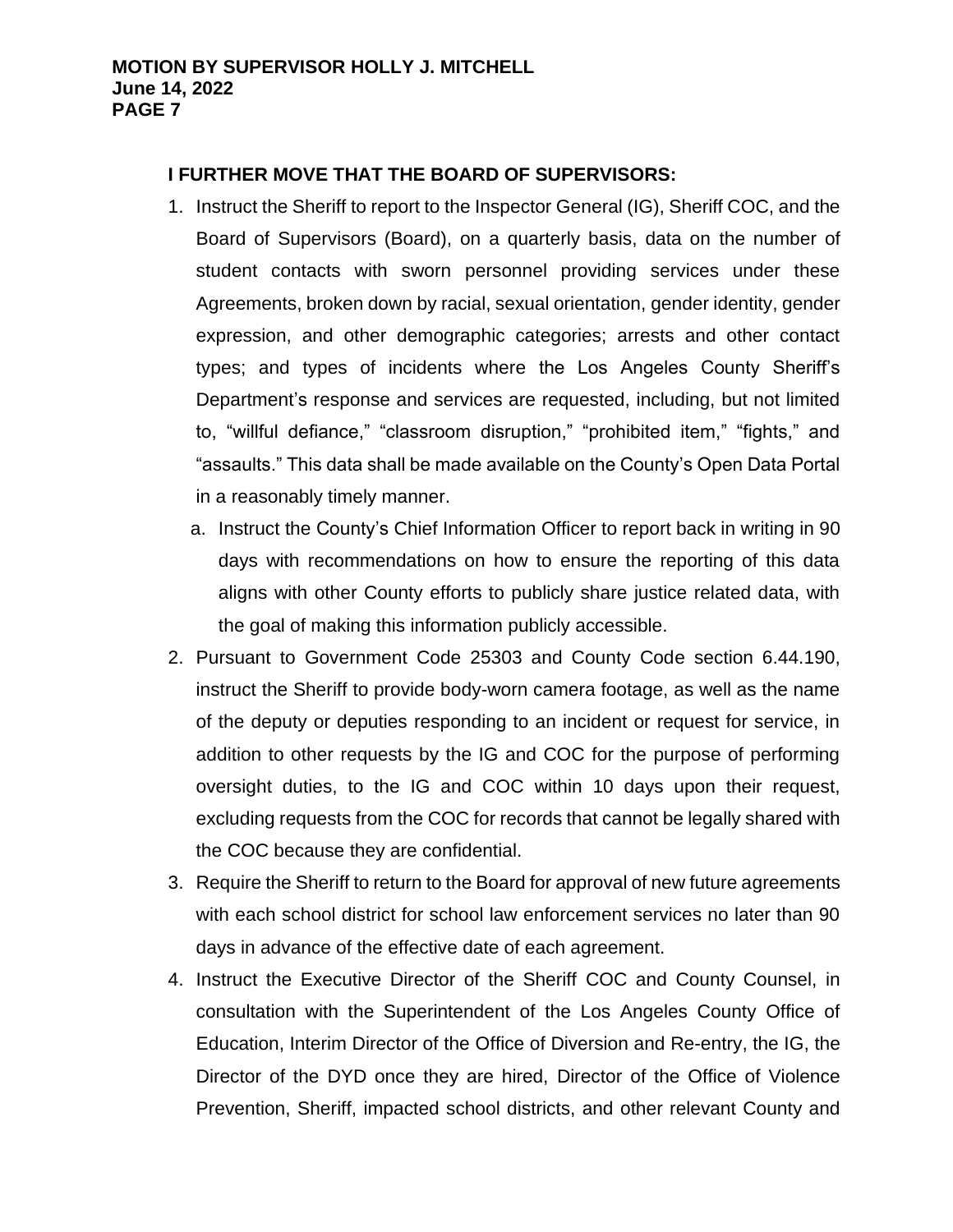community stakeholders, to report back to the Board in writing in 180 days with language to amend the Agreements under Letter 1 and Letter 2 revising the "Scope of Services" section, to be incorporated into the extension option amendment, that:

- a. More clearly describes the duties of sworn personnel assigned to the School Resource Deputy program, with consideration for the developmental needs of students and how sworn personnel can avoid responding to situations or requests for service in situations that do not require a law enforcement response, including situations involving forms of minor misbehavior or other situations risking unnecessary escalation or criminalization of students. In addition, this language should address the qualifications and experience that a Deputy needs to serve as a School Resource Deputy; clearly explain any disqualifying factors; and address the need for developmentally appropriate, trauma-informed training.
- b. Ensures a more accessible, trauma-informed, user-friendly, and developmentally appropriate process for students to make complaints or commendations, with consideration for the need to keep the identity of a student submitting a complaint or commendation confidential unless otherwise required by law or Court order; various issues should be considered, including mistrust of the complaint system, that could deter young people from filing a complaint; the need for a policy and practice for processing verbal complaints as well as complaints shared or submitted on a student's behalf; and the need to protect students and those who submit complaints on their behalf from possible targeting or retaliation, including in instances where a complaint is not initially submitted through a formal process.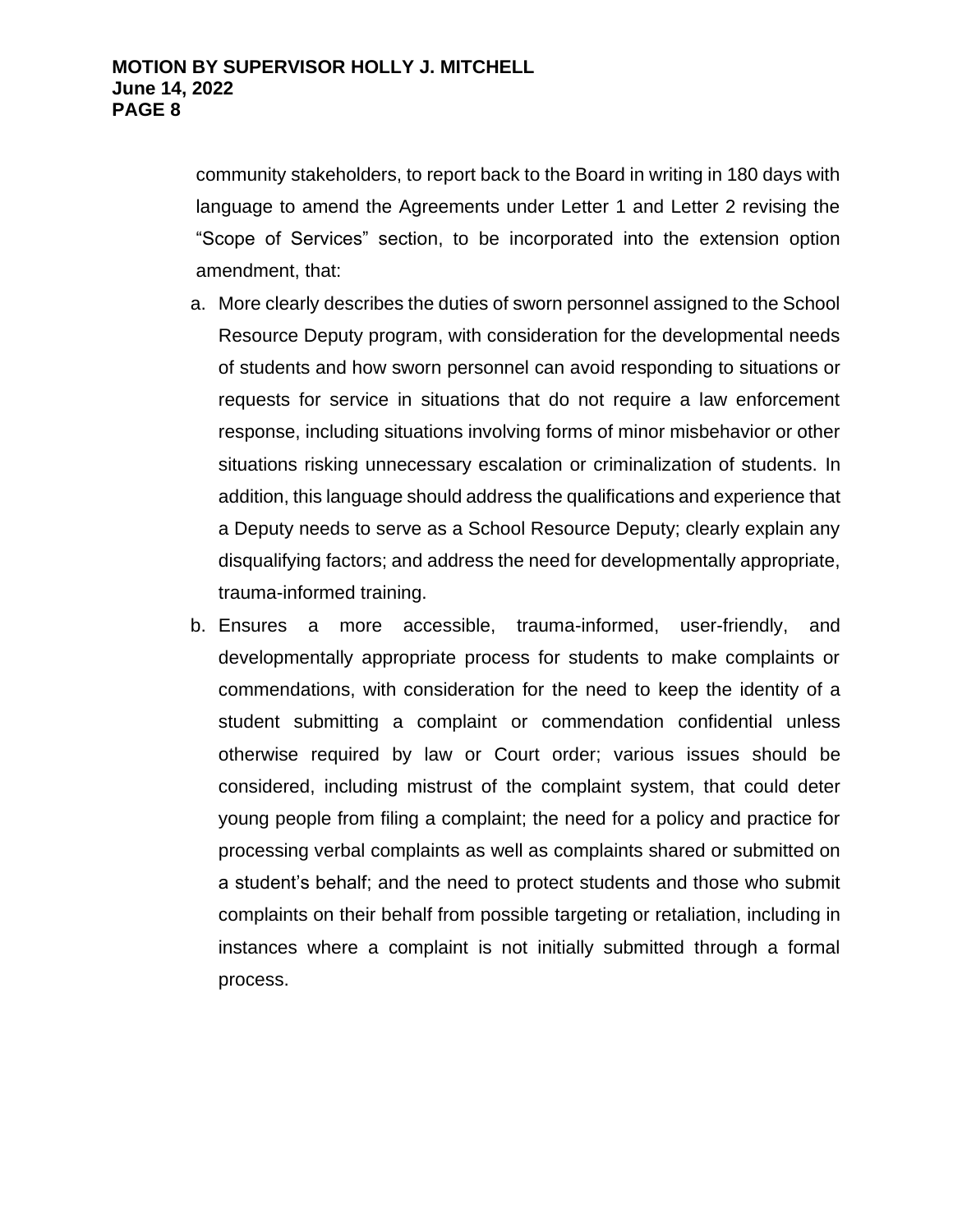## **I FURTHER MOVE THAT THE BOARD OF SUPERVISORS:**

- 1. Instruct the Interim Director of ODR to work with school districts located within the Second Supervisorial District that contract for the law enforcement services provided under Letter 1 and Letter 2 to do the following:
	- a. Discuss the possibility of the Youth Diversion and Development Division (YDDD) of the ODR providing diversion services through its contracted providers for students ages 12 and older, and negotiate and draft a Memorandum of Understanding between the YDDD, which will become the new DYD once it is established; each respective school district; and other relevant parties, for such services unless deemed not appropriate by the Interim Director of the ODR, or the soon-to-be-hired Director of the DYD as their employment begins and the DYD is established.
	- b. Discuss the possibility of the YDDD providing youth development services once launched through its contracted providers and negotiate and draft a Memorandum of Understanding for the provision of youth development services between the YDDD, which will become the new DYD, once it is established; each respective school district; and other relevant parties, to be entered into as soon as the Youth Development Network of services is established for that region.
	- c. Discuss the possibility of YDDD providing trainings, through a contracted provider, to school staff in restorative practices to expand on the methods for harm prevention and in-house conflict intervention skills as an internal resource and alternative to engaging SRDs; and negotiate and draft any written agreements needed to provide these trainings. Additionally, these trainings should support the implementation of the diversion and youth development services provided under the Memoranda of Understanding referenced in Directives 6a and 6b.
	- d. Further instruct the Director of the DYD, as their employment begins, or any assigned interim proxy, to report back in writing in 120 days with the draft Memoranda of Understanding and any other written agreements needed to